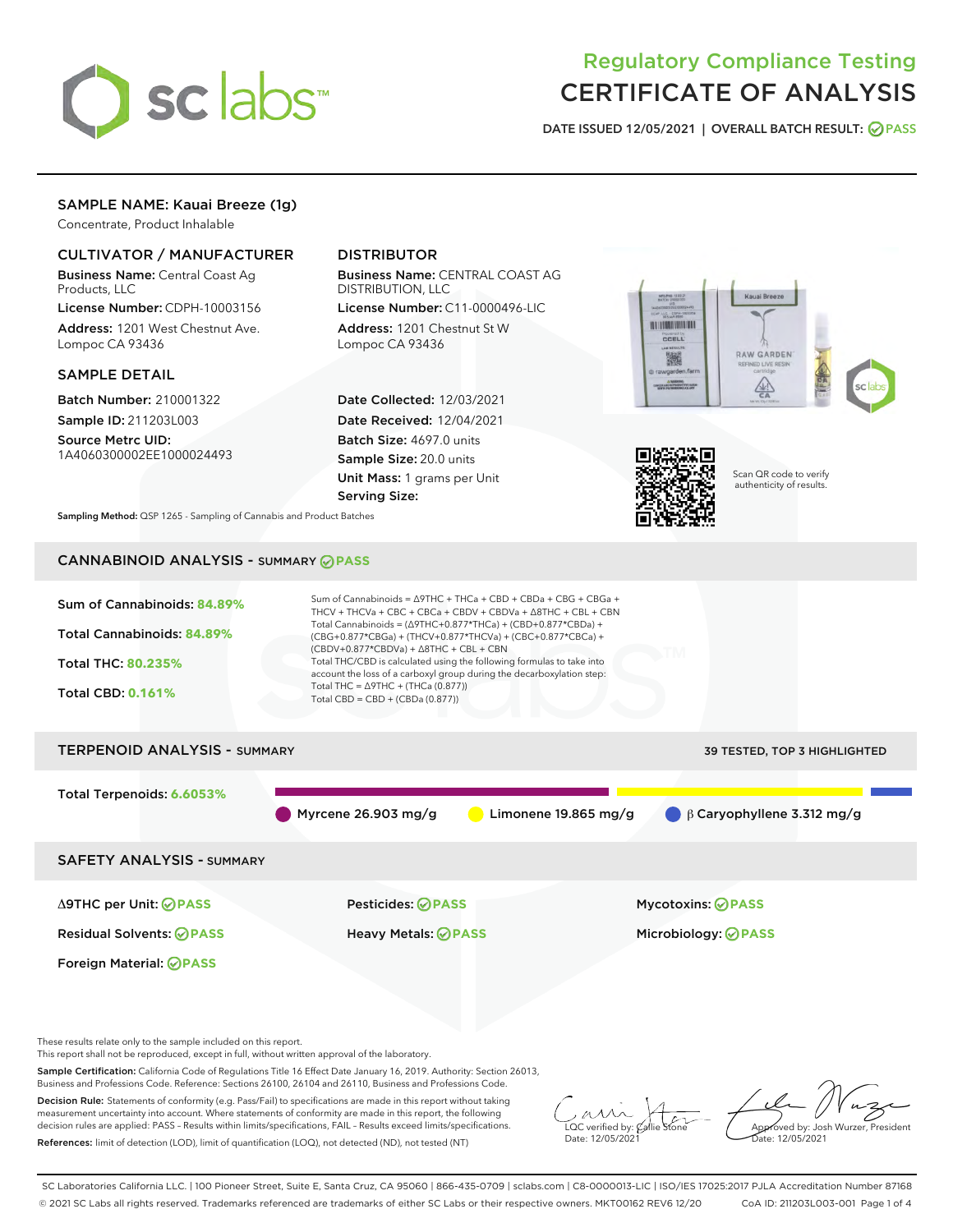



KAUAI BREEZE (1G) | DATE ISSUED 12/05/2021 | OVERALL BATCH RESULT:  $\bigcirc$  PASS

#### CANNABINOID TEST RESULTS - 12/04/2021 2 PASS

Tested by high-performance liquid chromatography with diode-array detection (HPLC-DAD). **Method:** QSP 1157 - Analysis of Cannabinoids by HPLC-DAD

#### TOTAL CANNABINOIDS: **84.89%**

Total Cannabinoids (Total THC) + (Total CBD) + (Total CBG) + (Total THCV) + (Total CBC) + (Total CBDV) + ∆8THC + CBL + CBN

TOTAL THC: **80.235%** Total THC (∆9THC+0.877\*THCa)

TOTAL CBD: **0.161%**

Total CBD (CBD+0.877\*CBDa)

TOTAL CBG: 3.703% Total CBG (CBG+0.877\*CBGa)

TOTAL THCV: 0.61% Total THCV (THCV+0.877\*THCVa)

TOTAL CBC: ND Total CBC (CBC+0.877\*CBCa)

TOTAL CBDV: ND Total CBDV (CBDV+0.877\*CBDVa)

| <b>COMPOUND</b>  | LOD/LOQ<br>(mg/g)          | <b>MEASUREMENT</b><br><b>UNCERTAINTY</b><br>(mg/g) | <b>RESULT</b><br>(mg/g) | <b>RESULT</b><br>(%) |
|------------------|----------------------------|----------------------------------------------------|-------------------------|----------------------|
| <b>A9THC</b>     | 0.06/0.26                  | ±27.601                                            | 802.35                  | 80.235               |
| <b>CBG</b>       | 0.06/0.19                  | ±1.459                                             | 37.03                   | 3.703                |
| <b>THCV</b>      | 0.1/0.2                    | ±0.30                                              | 6.1                     | 0.61                 |
| <b>CBN</b>       | 0.1/0.3                    | ±0.12                                              | 1.8                     | 0.18                 |
| <b>CBD</b>       | 0.07/0.29                  | ±0.075                                             | 1.61                    | 0.161                |
| $\triangle$ 8THC | 0.1/0.4                    | N/A                                                | <b>ND</b>               | <b>ND</b>            |
| <b>THCa</b>      | 0.05/0.14                  | N/A                                                | <b>ND</b>               | <b>ND</b>            |
| <b>THCVa</b>     | 0.07/0.20                  | N/A                                                | <b>ND</b>               | <b>ND</b>            |
| <b>CBDa</b>      | 0.02/0.19                  | N/A                                                | <b>ND</b>               | <b>ND</b>            |
| <b>CBDV</b>      | 0.04/0.15                  | N/A                                                | <b>ND</b>               | <b>ND</b>            |
| <b>CBDVa</b>     | 0.03/0.53                  | N/A                                                | <b>ND</b>               | <b>ND</b>            |
| <b>CBGa</b>      | 0.1/0.2                    | N/A                                                | <b>ND</b>               | <b>ND</b>            |
| <b>CBL</b>       | 0.06 / 0.24                | N/A                                                | <b>ND</b>               | <b>ND</b>            |
| <b>CBC</b>       | 0.2 / 0.5                  | N/A                                                | <b>ND</b>               | <b>ND</b>            |
| <b>CBCa</b>      | 0.07/0.28                  | N/A                                                | <b>ND</b>               | <b>ND</b>            |
|                  | <b>SUM OF CANNABINOIDS</b> |                                                    | 848.9 mg/g              | 84.89%               |

#### **UNIT MASS: 1 grams per Unit**

| ∆9THC per Unit                         | 1120 per-package limit | 802.35 mg/unit | <b>PASS</b> |
|----------------------------------------|------------------------|----------------|-------------|
| <b>Total THC per Unit</b>              |                        | 802.35 mg/unit |             |
| <b>CBD per Unit</b>                    |                        | $1.61$ mg/unit |             |
| <b>Total CBD per Unit</b>              |                        | $1.61$ mg/unit |             |
| <b>Sum of Cannabinoids</b><br>per Unit |                        | 848.9 mg/unit  |             |
| <b>Total Cannabinoids</b><br>per Unit  |                        | 848.9 mg/unit  |             |

| <b>COMPOUND</b>         | LOD/LOQ<br>(mg/g) | www.<br><b>UNCERTAINTY</b><br>(mq/q) | <b>RESULT</b><br>(mg/g)                          | <b>RESULT</b><br>(%) |
|-------------------------|-------------------|--------------------------------------|--------------------------------------------------|----------------------|
| <b>Myrcene</b>          | 0.008 / 0.025     | ±0.3470                              | 26.903                                           | 2.6903               |
| Limonene                | 0.005 / 0.016     | ±0.2841                              | 19.865                                           | 1.9865               |
| $\beta$ Caryophyllene   | 0.004 / 0.012     | ±0.1179                              | 3.312                                            | 0.3312               |
| $\beta$ Pinene          | 0.004 / 0.014     | ±0.0339                              | 2.947                                            | 0.2947               |
| Linalool                | 0.009 / 0.032     | ±0.1090                              | 2.869                                            | 0.2869               |
| Ocimene                 | 0.011 / 0.038     | ±0.0891                              | 2.776                                            | 0.2776               |
| $\alpha$ Pinene         | 0.005 / 0.017     | ±0.0186                              | 2.162                                            | 0.2162               |
| Terpinolene             | 0.008 / 0.026     | ±0.0206                              | 1.003                                            | 0.1003               |
| Fenchol                 | 0.010 / 0.034     | ±0.0380                              | 0.983                                            | 0.0983               |
| $\alpha$ Humulene       | 0.009 / 0.029     | ±0.0244                              | 0.759                                            | 0.0759               |
| <b>Terpineol</b>        | 0.016 / 0.055     | ±0.0405                              | 0.659                                            | 0.0659               |
| trans-ß-Farnesene       | 0.008 / 0.025     | ±0.0174                              | 0.491                                            | 0.0491               |
| Camphene                | 0.005 / 0.015     | ±0.0043                              | 0.378                                            | 0.0378               |
| Valencene               | 0.009 / 0.030     | ±0.0161                              | 0.234                                            | 0.0234               |
| <b>Borneol</b>          | 0.005 / 0.016     | ±0.0075                              | 0.179                                            | 0.0179               |
| Fenchone                | 0.009 / 0.028     | ±0.0047                              | 0.163                                            | 0.0163               |
| $\gamma$ Terpinene      | 0.006 / 0.018     | ±0.0009                              | 0.054                                            | 0.0054               |
| Citronellol             | 0.003 / 0.010     | ±0.0020                              | 0.041                                            | 0.0041               |
| Sabinene Hydrate        | 0.006 / 0.022     | ±0.0015                              | 0.040                                            | 0.0040               |
| Nerolidol               | 0.009 / 0.028     | ±0.0025                              | 0.040                                            | 0.0040               |
| $\alpha$ Phellandrene   | 0.006 / 0.020     | ±0.0005                              | 0.036                                            | 0.0036               |
| $\alpha$ Terpinene      | 0.005 / 0.017     | ±0.0005                              | 0.035                                            | 0.0035               |
| Guaiol                  | 0.009 / 0.030     | ±0.0015                              | 0.031                                            | 0.0031               |
| Eucalyptol              | 0.006 / 0.018     | ±0.0008                              | 0.030                                            | 0.0030               |
| $\alpha$ Bisabolol      | 0.008 / 0.026     | ±0.0015                              | 0.029                                            | 0.0029               |
| 3 Carene                | 0.005 / 0.018     | ±0.0003                              | 0.020                                            | 0.0020               |
| Nerol                   | 0.003/0.011       | ±0.0006                              | 0.014                                            | 0.0014               |
| p-Cymene                | 0.005 / 0.016     | N/A                                  | <loq< th=""><th><math>&lt;</math>LOQ</th></loq<> | $<$ LOQ              |
| Isoborneol              | 0.004 / 0.012     | N/A                                  | $<$ LOQ                                          | <loq< th=""></loq<>  |
| Geraniol                | 0.002 / 0.007     | N/A                                  | <loq< th=""><th><loq< th=""></loq<></th></loq<>  | <loq< th=""></loq<>  |
| Caryophyllene<br>Oxide  | 0.010 / 0.033     | N/A                                  | <loq< th=""><th><math>&lt;</math>LOQ</th></loq<> | $<$ LOQ              |
| Sabinene                | 0.004 / 0.014     | N/A                                  | <b>ND</b>                                        | ND                   |
| (-)-Isopulegol          | 0.005 / 0.016     | N/A                                  | ND                                               | ND                   |
| Camphor                 | 0.006 / 0.019     | N/A                                  | ND                                               | ND                   |
| Menthol                 | 0.008 / 0.025     | N/A                                  | ND                                               | ND                   |
| $R-(+)$ -Pulegone       | 0.003 / 0.011     | N/A                                  | ND                                               | ND                   |
| <b>Geranyl Acetate</b>  | 0.004 / 0.014     | N/A                                  | ND                                               | ND                   |
| $\alpha$ Cedrene        | 0.005 / 0.016     | N/A                                  | ND                                               | ND                   |
| Cedrol                  | 0.008 / 0.027     | N/A                                  | ND                                               | ND                   |
| <b>TOTAL TERPENOIDS</b> |                   |                                      | 66.053 mg/g                                      | 6.6053%              |

SC Laboratories California LLC. | 100 Pioneer Street, Suite E, Santa Cruz, CA 95060 | 866-435-0709 | sclabs.com | C8-0000013-LIC | ISO/IES 17025:2017 PJLA Accreditation Number 87168 © 2021 SC Labs all rights reserved. Trademarks referenced are trademarks of either SC Labs or their respective owners. MKT00162 REV6 12/20 CoA ID: 211203L003-001 Page 2 of 4

## TERPENOID TEST RESULTS - 12/05/2021

Terpene analysis utilizing gas chromatography-flame ionization detection (GC-FID). **Method:** QSP 1192 - Analysis of Terpenoids by GC-FID

MEACUREMENT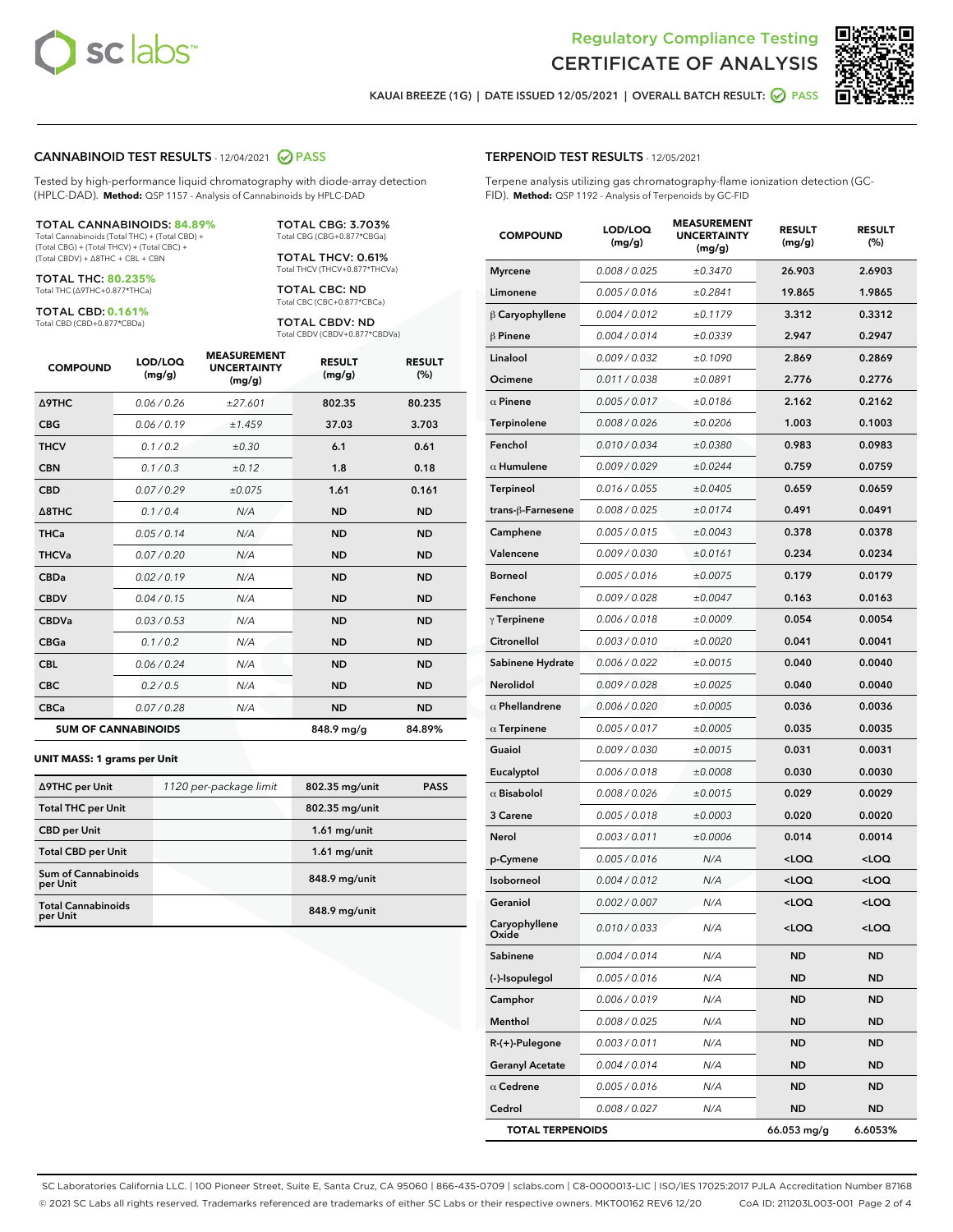



KAUAI BREEZE (1G) | DATE ISSUED 12/05/2021 | OVERALL BATCH RESULT:  $\bigcirc$  PASS

## CATEGORY 1 PESTICIDE TEST RESULTS - 12/05/2021 2 PASS

Pesticide and plant growth regulator analysis utilizing high-performance liquid chromatography-mass spectrometry (HPLC-MS) or gas chromatography-mass spectrometry (GC-MS). \*GC-MS utilized where indicated. **Method:** QSP 1212 - Analysis of Pesticides and Mycotoxins by LC-MS or QSP 1213 - Analysis of Pesticides by GC-MS

| 0.03 / 0.08<br><b>ND</b><br><b>PASS</b><br>Aldicarb<br>$\ge$ LOD<br>N/A<br>Carbofuran<br>0.02 / 0.05<br>$\ge$ LOD<br>N/A<br><b>ND</b><br><b>PASS</b><br>Chlordane*<br>0.03 / 0.08<br>$\ge$ LOD<br>N/A<br><b>ND</b><br><b>PASS</b><br>Chlorfenapyr*<br>0.03/0.10<br>$\ge$ LOD<br>N/A<br><b>ND</b><br><b>PASS</b><br>Chlorpyrifos<br>0.02 / 0.06<br>N/A<br><b>ND</b><br><b>PASS</b><br>$\ge$ LOD<br>Coumaphos<br>0.02 / 0.07<br>N/A<br><b>ND</b><br><b>PASS</b><br>$\ge$ LOD<br>Daminozide<br>0.02 / 0.07<br>N/A<br><b>ND</b><br><b>PASS</b><br>$\ge$ LOD<br><b>DDVP</b><br>0.03/0.09<br>$>$ LOD<br>N/A<br><b>ND</b><br><b>PASS</b><br>(Dichlorvos)<br>Dimethoate<br>0.03 / 0.08<br>$\ge$ LOD<br><b>ND</b><br><b>PASS</b><br>N/A<br>0.03/0.10<br>N/A<br><b>ND</b><br><b>PASS</b><br>Ethoprop(hos)<br>$>$ LOD<br>0.02 / 0.06<br>N/A<br><b>ND</b><br><b>PASS</b><br>$\ge$ LOD<br>Etofenprox<br>Fenoxycarb<br>0.03 / 0.08<br>$\ge$ LOD<br>N/A<br><b>ND</b><br><b>PASS</b><br>0.03 / 0.08<br>$\ge$ LOD<br>N/A<br><b>ND</b><br><b>PASS</b><br>Fipronil<br>Imazalil<br>0.02 / 0.06<br>$>$ LOD<br>N/A<br><b>ND</b><br><b>PASS</b><br><b>Methiocarb</b><br>0.02 / 0.07<br>$\ge$ LOD<br>N/A<br><b>ND</b><br><b>PASS</b><br>Methyl<br>0.03/0.10<br>N/A<br><b>ND</b><br><b>PASS</b><br>$\ge$ LOD<br>parathion<br>0.03/0.09<br><b>Mevinphos</b><br>$\ge$ LOD<br>N/A<br><b>ND</b><br><b>PASS</b><br>Paclobutrazol<br>0.02 / 0.05<br>$>$ LOD<br>N/A<br><b>ND</b><br><b>PASS</b><br>0.03/0.09<br>N/A<br>$\ge$ LOD<br><b>ND</b><br><b>PASS</b><br>Propoxur<br>0.03 / 0.08<br><b>ND</b><br><b>PASS</b><br>Spiroxamine<br>$\ge$ LOD<br>N/A<br>Thiacloprid<br>0.03/0.10<br>$\ge$ LOD<br>N/A<br><b>ND</b><br><b>PASS</b> | <b>COMPOUND</b> | LOD/LOQ<br>$(\mu g/g)$ | <b>ACTION</b><br><b>LIMIT</b><br>$(\mu g/g)$ | <b>MEASUREMENT</b><br><b>UNCERTAINTY</b><br>$(\mu g/g)$ | <b>RESULT</b><br>$(\mu g/g)$ | <b>RESULT</b> |
|----------------------------------------------------------------------------------------------------------------------------------------------------------------------------------------------------------------------------------------------------------------------------------------------------------------------------------------------------------------------------------------------------------------------------------------------------------------------------------------------------------------------------------------------------------------------------------------------------------------------------------------------------------------------------------------------------------------------------------------------------------------------------------------------------------------------------------------------------------------------------------------------------------------------------------------------------------------------------------------------------------------------------------------------------------------------------------------------------------------------------------------------------------------------------------------------------------------------------------------------------------------------------------------------------------------------------------------------------------------------------------------------------------------------------------------------------------------------------------------------------------------------------------------------------------------------------------------------------------------------------------------------------------------------------------------------------|-----------------|------------------------|----------------------------------------------|---------------------------------------------------------|------------------------------|---------------|
|                                                                                                                                                                                                                                                                                                                                                                                                                                                                                                                                                                                                                                                                                                                                                                                                                                                                                                                                                                                                                                                                                                                                                                                                                                                                                                                                                                                                                                                                                                                                                                                                                                                                                                    |                 |                        |                                              |                                                         |                              |               |
|                                                                                                                                                                                                                                                                                                                                                                                                                                                                                                                                                                                                                                                                                                                                                                                                                                                                                                                                                                                                                                                                                                                                                                                                                                                                                                                                                                                                                                                                                                                                                                                                                                                                                                    |                 |                        |                                              |                                                         |                              |               |
|                                                                                                                                                                                                                                                                                                                                                                                                                                                                                                                                                                                                                                                                                                                                                                                                                                                                                                                                                                                                                                                                                                                                                                                                                                                                                                                                                                                                                                                                                                                                                                                                                                                                                                    |                 |                        |                                              |                                                         |                              |               |
|                                                                                                                                                                                                                                                                                                                                                                                                                                                                                                                                                                                                                                                                                                                                                                                                                                                                                                                                                                                                                                                                                                                                                                                                                                                                                                                                                                                                                                                                                                                                                                                                                                                                                                    |                 |                        |                                              |                                                         |                              |               |
|                                                                                                                                                                                                                                                                                                                                                                                                                                                                                                                                                                                                                                                                                                                                                                                                                                                                                                                                                                                                                                                                                                                                                                                                                                                                                                                                                                                                                                                                                                                                                                                                                                                                                                    |                 |                        |                                              |                                                         |                              |               |
|                                                                                                                                                                                                                                                                                                                                                                                                                                                                                                                                                                                                                                                                                                                                                                                                                                                                                                                                                                                                                                                                                                                                                                                                                                                                                                                                                                                                                                                                                                                                                                                                                                                                                                    |                 |                        |                                              |                                                         |                              |               |
|                                                                                                                                                                                                                                                                                                                                                                                                                                                                                                                                                                                                                                                                                                                                                                                                                                                                                                                                                                                                                                                                                                                                                                                                                                                                                                                                                                                                                                                                                                                                                                                                                                                                                                    |                 |                        |                                              |                                                         |                              |               |
|                                                                                                                                                                                                                                                                                                                                                                                                                                                                                                                                                                                                                                                                                                                                                                                                                                                                                                                                                                                                                                                                                                                                                                                                                                                                                                                                                                                                                                                                                                                                                                                                                                                                                                    |                 |                        |                                              |                                                         |                              |               |
|                                                                                                                                                                                                                                                                                                                                                                                                                                                                                                                                                                                                                                                                                                                                                                                                                                                                                                                                                                                                                                                                                                                                                                                                                                                                                                                                                                                                                                                                                                                                                                                                                                                                                                    |                 |                        |                                              |                                                         |                              |               |
|                                                                                                                                                                                                                                                                                                                                                                                                                                                                                                                                                                                                                                                                                                                                                                                                                                                                                                                                                                                                                                                                                                                                                                                                                                                                                                                                                                                                                                                                                                                                                                                                                                                                                                    |                 |                        |                                              |                                                         |                              |               |
|                                                                                                                                                                                                                                                                                                                                                                                                                                                                                                                                                                                                                                                                                                                                                                                                                                                                                                                                                                                                                                                                                                                                                                                                                                                                                                                                                                                                                                                                                                                                                                                                                                                                                                    |                 |                        |                                              |                                                         |                              |               |
|                                                                                                                                                                                                                                                                                                                                                                                                                                                                                                                                                                                                                                                                                                                                                                                                                                                                                                                                                                                                                                                                                                                                                                                                                                                                                                                                                                                                                                                                                                                                                                                                                                                                                                    |                 |                        |                                              |                                                         |                              |               |
|                                                                                                                                                                                                                                                                                                                                                                                                                                                                                                                                                                                                                                                                                                                                                                                                                                                                                                                                                                                                                                                                                                                                                                                                                                                                                                                                                                                                                                                                                                                                                                                                                                                                                                    |                 |                        |                                              |                                                         |                              |               |
|                                                                                                                                                                                                                                                                                                                                                                                                                                                                                                                                                                                                                                                                                                                                                                                                                                                                                                                                                                                                                                                                                                                                                                                                                                                                                                                                                                                                                                                                                                                                                                                                                                                                                                    |                 |                        |                                              |                                                         |                              |               |
|                                                                                                                                                                                                                                                                                                                                                                                                                                                                                                                                                                                                                                                                                                                                                                                                                                                                                                                                                                                                                                                                                                                                                                                                                                                                                                                                                                                                                                                                                                                                                                                                                                                                                                    |                 |                        |                                              |                                                         |                              |               |
|                                                                                                                                                                                                                                                                                                                                                                                                                                                                                                                                                                                                                                                                                                                                                                                                                                                                                                                                                                                                                                                                                                                                                                                                                                                                                                                                                                                                                                                                                                                                                                                                                                                                                                    |                 |                        |                                              |                                                         |                              |               |
|                                                                                                                                                                                                                                                                                                                                                                                                                                                                                                                                                                                                                                                                                                                                                                                                                                                                                                                                                                                                                                                                                                                                                                                                                                                                                                                                                                                                                                                                                                                                                                                                                                                                                                    |                 |                        |                                              |                                                         |                              |               |
|                                                                                                                                                                                                                                                                                                                                                                                                                                                                                                                                                                                                                                                                                                                                                                                                                                                                                                                                                                                                                                                                                                                                                                                                                                                                                                                                                                                                                                                                                                                                                                                                                                                                                                    |                 |                        |                                              |                                                         |                              |               |
|                                                                                                                                                                                                                                                                                                                                                                                                                                                                                                                                                                                                                                                                                                                                                                                                                                                                                                                                                                                                                                                                                                                                                                                                                                                                                                                                                                                                                                                                                                                                                                                                                                                                                                    |                 |                        |                                              |                                                         |                              |               |
|                                                                                                                                                                                                                                                                                                                                                                                                                                                                                                                                                                                                                                                                                                                                                                                                                                                                                                                                                                                                                                                                                                                                                                                                                                                                                                                                                                                                                                                                                                                                                                                                                                                                                                    |                 |                        |                                              |                                                         |                              |               |
|                                                                                                                                                                                                                                                                                                                                                                                                                                                                                                                                                                                                                                                                                                                                                                                                                                                                                                                                                                                                                                                                                                                                                                                                                                                                                                                                                                                                                                                                                                                                                                                                                                                                                                    |                 |                        |                                              |                                                         |                              |               |

#### CATEGORY 2 PESTICIDE TEST RESULTS - 12/05/2021 @ PASS

| <b>COMPOUND</b>          | LOD/LOQ<br>$(\mu g/g)$ | <b>ACTION</b><br><b>LIMIT</b><br>$(\mu g/g)$ | <b>MEASUREMENT</b><br><b>UNCERTAINTY</b><br>$(\mu g/g)$ | <b>RESULT</b><br>$(\mu g/g)$ | <b>RESULT</b> |
|--------------------------|------------------------|----------------------------------------------|---------------------------------------------------------|------------------------------|---------------|
| Abamectin                | 0.03/0.10              | 0.1                                          | N/A                                                     | <b>ND</b>                    | <b>PASS</b>   |
| Acephate                 | 0.02/0.07              | 0.1                                          | N/A                                                     | <b>ND</b>                    | <b>PASS</b>   |
| Acequinocyl              | 0.02/0.07              | 0.1                                          | N/A                                                     | <b>ND</b>                    | <b>PASS</b>   |
| Acetamiprid              | 0.02/0.05              | 0.1                                          | N/A                                                     | <b>ND</b>                    | <b>PASS</b>   |
| Azoxystrobin             | 0.02/0.07              | 0.1                                          | N/A                                                     | <b>ND</b>                    | <b>PASS</b>   |
| <b>Bifenazate</b>        | 0.01/0.04              | 0.1                                          | N/A                                                     | <b>ND</b>                    | <b>PASS</b>   |
| <b>Bifenthrin</b>        | 0.02 / 0.05            | 3                                            | N/A                                                     | <b>ND</b>                    | <b>PASS</b>   |
| <b>Boscalid</b>          | 0.03/0.09              | 0.1                                          | N/A                                                     | <b>ND</b>                    | <b>PASS</b>   |
| Captan                   | 0.19/0.57              | 0.7                                          | N/A                                                     | <b>ND</b>                    | <b>PASS</b>   |
| Carbaryl                 | 0.02/0.06              | 0.5                                          | N/A                                                     | <b>ND</b>                    | <b>PASS</b>   |
| Chlorantranilip-<br>role | 0.04/0.12              | 10                                           | N/A                                                     | <b>ND</b>                    | <b>PASS</b>   |
| Clofentezine             | 0.03/0.09              | 0.1                                          | N/A                                                     | <b>ND</b>                    | <b>PASS</b>   |

## CATEGORY 2 PESTICIDE TEST RESULTS - 12/05/2021 continued

| <b>COMPOUND</b>               | LOD/LOQ<br>(µg/g) | <b>ACTION</b><br><b>LIMIT</b><br>$(\mu g/g)$ | <b>MEASUREMENT</b><br><b>UNCERTAINTY</b><br>$(\mu g/g)$ | <b>RESULT</b><br>(µg/g) | <b>RESULT</b> |
|-------------------------------|-------------------|----------------------------------------------|---------------------------------------------------------|-------------------------|---------------|
| Cyfluthrin                    | 0.12 / 0.38       | $\overline{c}$                               | N/A                                                     | ND                      | <b>PASS</b>   |
| Cypermethrin                  | 0.11 / 0.32       | $\mathcal{I}$                                | N/A                                                     | ND                      | <b>PASS</b>   |
| Diazinon                      | 0.02 / 0.05       | 0.1                                          | N/A                                                     | <b>ND</b>               | <b>PASS</b>   |
| Dimethomorph                  | 0.03 / 0.09       | $\overline{2}$                               | N/A                                                     | ND                      | <b>PASS</b>   |
| Etoxazole                     | 0.02 / 0.06       | 0.1                                          | N/A                                                     | ND                      | <b>PASS</b>   |
| Fenhexamid                    | 0.03 / 0.09       | 0.1                                          | N/A                                                     | <b>ND</b>               | <b>PASS</b>   |
| Fenpyroximate                 | 0.02 / 0.06       | 0.1                                          | N/A                                                     | ND                      | <b>PASS</b>   |
| Flonicamid                    | 0.03 / 0.10       | 0.1                                          | N/A                                                     | ND                      | <b>PASS</b>   |
| Fludioxonil                   | 0.03 / 0.10       | 0.1                                          | N/A                                                     | ND                      | <b>PASS</b>   |
| Hexythiazox                   | 0.02 / 0.07       | 0.1                                          | N/A                                                     | ND                      | <b>PASS</b>   |
| Imidacloprid                  | 0.04 / 0.11       | 5                                            | N/A                                                     | ND                      | <b>PASS</b>   |
| Kresoxim-methyl               | 0.02 / 0.07       | 0.1                                          | N/A                                                     | ND                      | <b>PASS</b>   |
| <b>Malathion</b>              | 0.03 / 0.09       | 0.5                                          | N/A                                                     | ND                      | <b>PASS</b>   |
| Metalaxyl                     | 0.02 / 0.07       | $\overline{c}$                               | N/A                                                     | ND                      | <b>PASS</b>   |
| Methomyl                      | 0.03 / 0.10       | 1                                            | N/A                                                     | <b>ND</b>               | <b>PASS</b>   |
| Myclobutanil                  | 0.03 / 0.09       | 0.1                                          | N/A                                                     | ND                      | <b>PASS</b>   |
| Naled                         | 0.02 / 0.07       | 0.1                                          | N/A                                                     | ND                      | <b>PASS</b>   |
| Oxamyl                        | 0.04 / 0.11       | 0.5                                          | N/A                                                     | ND                      | <b>PASS</b>   |
| Pentachloronitro-<br>benzene* | 0.03 / 0.09       | 0.1                                          | N/A                                                     | ND                      | <b>PASS</b>   |
| Permethrin                    | 0.04 / 0.12       | 0.5                                          | N/A                                                     | ND                      | <b>PASS</b>   |
| Phosmet                       | 0.03 / 0.10       | 0.1                                          | N/A                                                     | ND                      | <b>PASS</b>   |
| Piperonylbu-<br>toxide        | 0.02 / 0.07       | 3                                            | N/A                                                     | ND                      | <b>PASS</b>   |
| Prallethrin                   | 0.03 / 0.08       | 0.1                                          | N/A                                                     | ND                      | <b>PASS</b>   |
| Propiconazole                 | 0.02 / 0.07       | 0.1                                          | N/A                                                     | ND                      | <b>PASS</b>   |
| Pyrethrins                    | 0.04 / 0.12       | 0.5                                          | N/A                                                     | ND                      | <b>PASS</b>   |
| Pyridaben                     | 0.02 / 0.07       | 0.1                                          | N/A                                                     | ND                      | <b>PASS</b>   |
| Spinetoram                    | 0.02 / 0.07       | 0.1                                          | N/A                                                     | ND                      | <b>PASS</b>   |
| Spinosad                      | 0.02 / 0.07       | 0.1                                          | N/A                                                     | ND                      | <b>PASS</b>   |
| Spiromesifen                  | 0.02 / 0.05       | 0.1                                          | N/A                                                     | <b>ND</b>               | <b>PASS</b>   |
| Spirotetramat                 | 0.02 / 0.06       | 0.1                                          | N/A                                                     | ND                      | <b>PASS</b>   |
| Tebuconazole                  | 0.02 / 0.07       | 0.1                                          | N/A                                                     | ND                      | <b>PASS</b>   |
| Thiamethoxam                  | 0.03 / 0.10       | 5                                            | N/A                                                     | ND                      | <b>PASS</b>   |
| Trifloxystrobin               | 0.03 / 0.08       | 0.1                                          | N/A                                                     | <b>ND</b>               | <b>PASS</b>   |

SC Laboratories California LLC. | 100 Pioneer Street, Suite E, Santa Cruz, CA 95060 | 866-435-0709 | sclabs.com | C8-0000013-LIC | ISO/IES 17025:2017 PJLA Accreditation Number 87168 © 2021 SC Labs all rights reserved. Trademarks referenced are trademarks of either SC Labs or their respective owners. MKT00162 REV6 12/20 CoA ID: 211203L003-001 Page 3 of 4